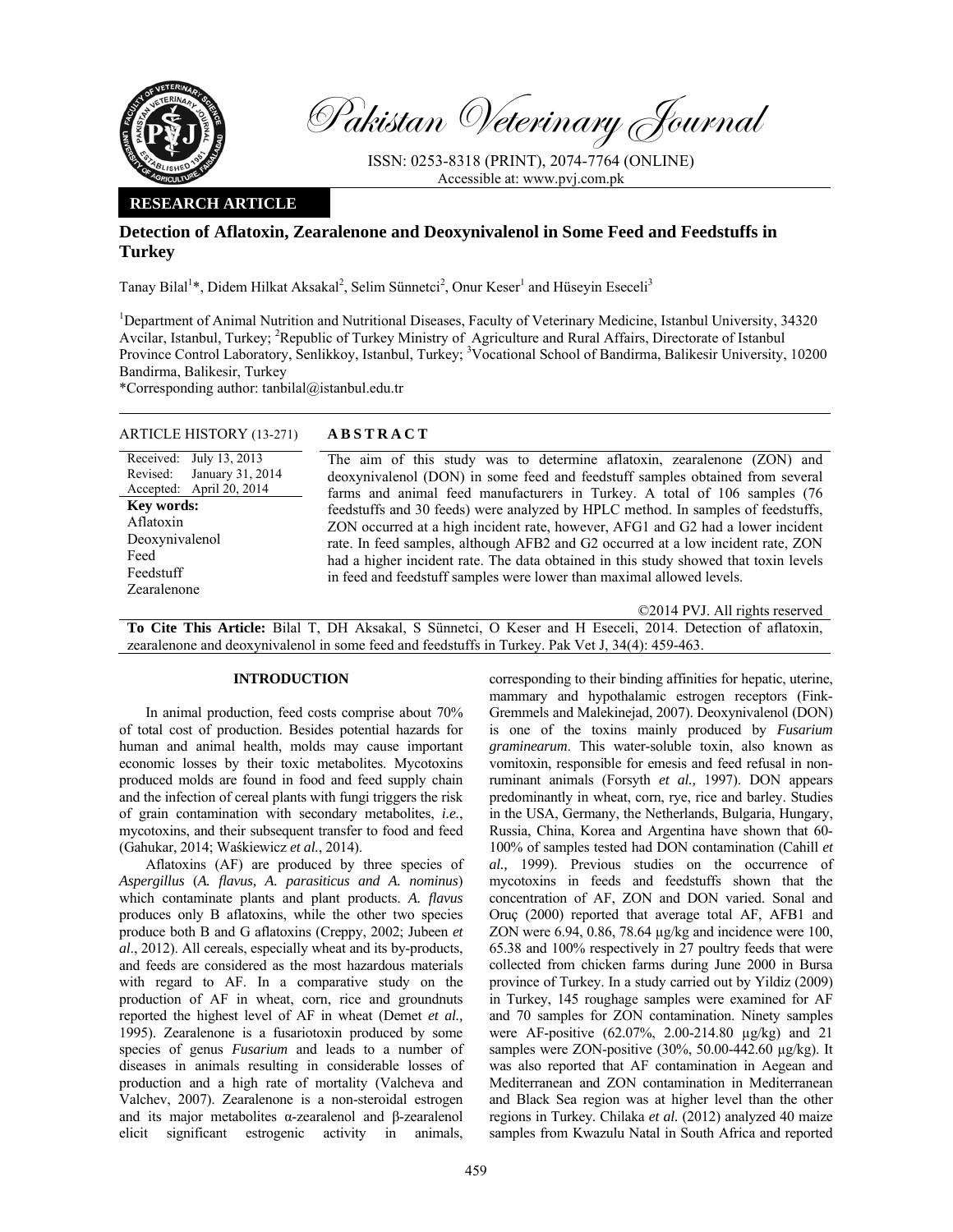that contamination level of mycotoxins, as determined by an HPLC method, ranged from 0-762 ppb for AFB and 0- 135 ppb for ZON. Data obtained by TLC (thin layer chromatography) method showed that the prevalence were 33% for AFB and 30% for ZON. Binder *et al.* (2007) analyzed 1507 samples from European and Mediterranean markets and 1291 samples from Asian-Pacific region to investigate the occurrence of mycotoxins in commodities, feeds and feed ingredients. They found that more than half of materials sampled in Europe were contaminated by AF, ZON and DON at levels above the limit and Asian-Pacific sourced samples were also positive. However, Aydin and Oğuz (2012) reported that  $AFB<sub>1</sub>$  and ZON contamination were not detected in any of the sample in 260 corn silage samples which were the crops of the year 2007 collected from dairy cattle and sheep enterprises in several provinces of Anatolia- Turkey.

Although there are many methods for the determination of mycotoxin contamination, highperformance liquid chromatography (HPLC) is most useful in terms of specificity and sensitivity, especially with an immunoaffinity column clean-up step to concentrate and purify mycotoxins (Pirestan *et al.,* 2011; Khan *et al*., 2013). The aim of this study was to investigate the occurrence of AF  $(B_1, B_2, G_1, G_2)$ , ZON and DON in some feed and feedstuffs obtained from different farm and enterprises in Turkey by HPLC.

## **MATERIALS AND METHODS**

**Samples:** A total of 106 samples (76 feedstuffs and 30 feeds) of feeds and feedstuffs were obtained between April and June 2011 from several farms and animal feed manufacturers in Marmara, Aegean and Mediterranean Region in Turkey. As mentioned by Sokolovic and Simpraga (2006), primary large samples of approximately 10 kg were composed of several samples collected from different part of storage lots. The primary samples were homogenized and quartered to obtain a 1 kg of laboratory sample. All samples were stored at 4°C for further analysis.

**Standards, chemicals and instrument:** Aflatoxin, ZON and deoxynivalenol standards were purchased from R-Biopharm AG (Darmstadt, Germany). High performance liquid chromatography (HPLC) solvents and other chemicals were purchased from Merck (Darmstadt, Germany). HPLC system (model 1100, Agilent, USA) equipped with ODS-2 (5  $\mu$ m, 4.6 mm x 250 mm) and ODS-EP  $(5 \mu m, 4.6 \text{ mm} \times 150 \text{ mm})$  columns (Hicrom Ltd., UK) and FLD-Fluorescent detector (Thermo Fisher Scientific Inc., Waltham, MA, USA) and DAD-Diode array detector (model 1100, Agilent, USA) was used for measurements. Immunoaffinity columns (EASI-EXTRACT® AFLATOXIN, EASI-EXTRACT® ZEARALENONE, DONPREP) were purchased from R-Biopharm AG (Darmstadt, Germany).

**Preparation of calibrant solutions for HPLC and calibration:** For preparation of aflatoxin mix stock solution, 1 ml of main stock solution was diluted with 10 ml toluene/acetonitrile (98:2 v/v) and grade II stock standard was prepared. AF B1-G1 and AF B2-G2 concentrations of grade II stock standard were 1000 and

200 ng/ml, respectively. Grade II stock standard was pipetted into a volumetric flask and completed to 10 ml with toluene/acetonitrile  $(98:2 \text{ v/v})$  and shaked again. After shaking, the concentrations of this mix (grade III stock standard) were 0.1 ng/ml for AF  $B_1-G_1$  and 0.02 ng/ml for AF  $B_2-G_2$ . For post-column derivatization, 10, 30, 50, 70 and 90 µl of grade III stock standard solutions were pipetted into vials, then toluene/acetonitrile solution was evaporated just to dryness under a stream of nitrogen at room temperature. Then, 1 ml of HPLC-grade methanol was added to each vial and shaked to dissolve aflatoxins, and mixes were completed up to 2.5 ml with ultra pure water. These prepared standards were analyzed six times in HPLC for calibration.

For zearalenone, main stock solution was diluted with acetonitrile and concentration of grade II stock solution was 5 µg/ml. After pipetting of 20, 40, 80, 200, 400, 800 and 2000 µl of grade II solution into vials, acetonitrile solutions were evaporated under a stream of nitrogen at room temperature. Then, 2 ml acetonitrile/water  $(3:7 \text{ v/v})$  was added to each vial and shaked. To prepare a calibration table, first three and last four solutions were injected to HPLC five and four times respectively.

For DON, main stock solution was diluted with acetonitrile and concentration of grade II stock solution was 20 µg/ml. 500 µl of grade II solution was pipetted into a vial and evaporated under a stream of nitrogen at room temperature. Grade III calibrant solution (2 µg/ml) was prepared by dilution of residue in the vial with 5 ml of mobile phase. After pipetting of 62.5, 125, 250, 500, 1000 and 2000 µl of grade III solution into vials, each vial was completed up to 2 ml with ultra-pure water/acetonitrile/methanol (94:3:3 v/v/v) and shaked. Each of these calibrants was injected to HPLC five times for calibration table. Values of calibration accuracy at the point of 0.999 from each treatment were accepted.

**Extraction procedures and HPLC method for detection of mycotoxins:** For extraction of aflatoxin (Anonymous, 2005), 25 g of each sample, 5 g NaCI and 125 ml of methanol/water (70:30 v/v) were added into a blender. The mixture was homogenized for 2 min in 22000 rpm and then filtered through common filter paper. After that, 15 ml of filtrate was pipetted into a beaker and mixed with 30 ml of pure water. This dilution was completely filtered through glass microfiber filter paper (Watman, pore size 1.6 µm). After filtration, 15 ml of filtrate was passed through EASI-EXTRACT® AFLATOXIN immuno-affinity column at a flow rate of 1-2 drops/sec. The column was then washed with 10 ml of ultra pure water. After washing, 1 ml HPLCgrade methanol was passed (1 drop/sec.) through column to elute bounded aflatoxins into a vial and diluted with 1 ml ultra pure water. The mobile phase, water/acetonitrile/methanol (6:2:3 v/v/v) was run at a flow rate of 1 ml/min. Detection of aflatoxins were done at excitation and emission wavelengths of 360 and 430 nm, respectively, on a FLD-fluorescence detector coupled with a coring cell (COBrA cell) for derivatization.

For extraction of zearalenone (Fazekas and Tar, 2001), 50 g of each sample, 2 g NaCI and 100 ml of methanol/water (8:2 v/v) were added into a flask and shaked for 60 min. in 22000 rpm. Extract was filtered and 25 ml of filtrate was mixed with 75 ml of ultra pure water.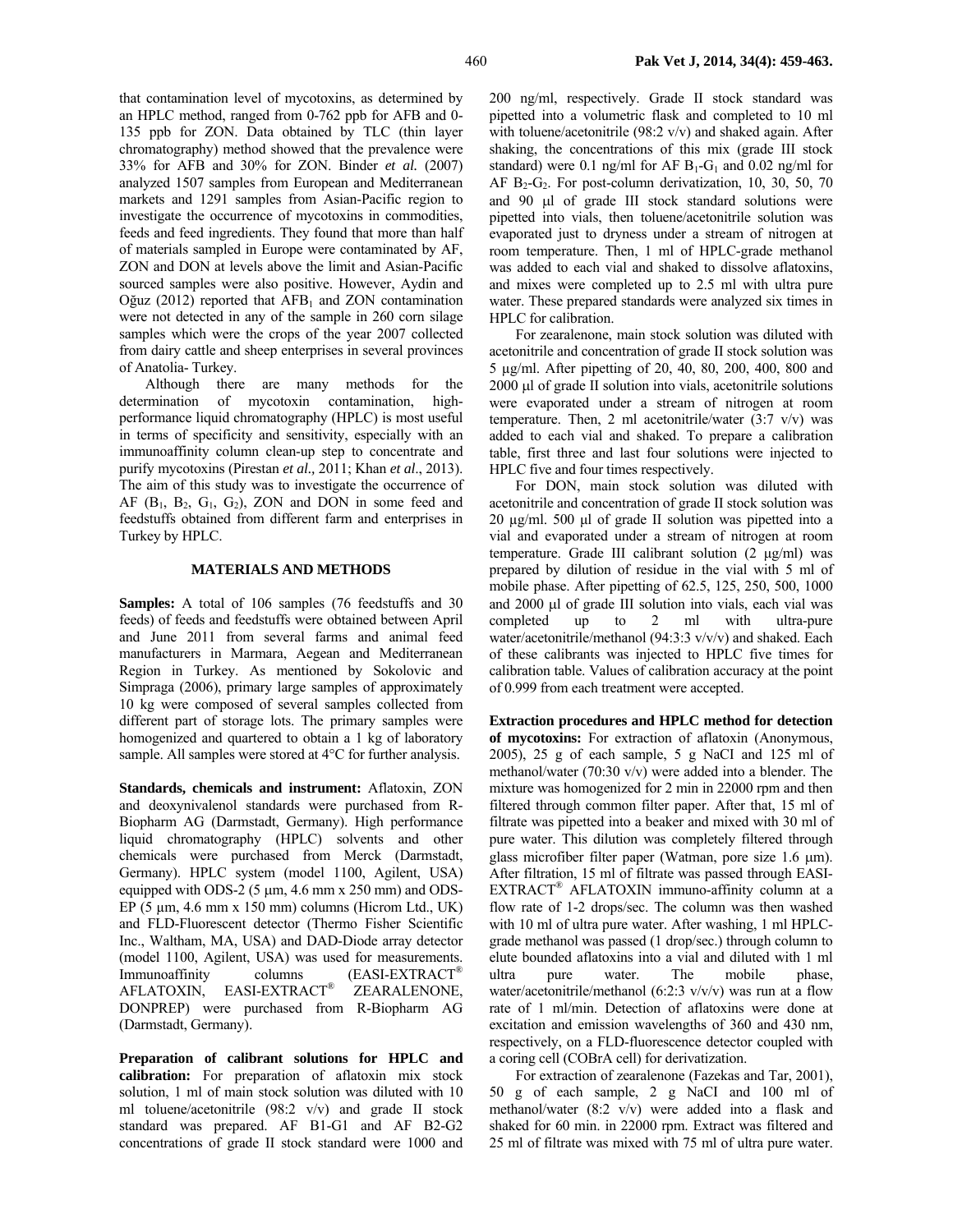Diluted extract was filtered through glass microfiber filter paper. 50 ml of filtrate was passed through EASI-EXTRACT® ZEARALENONE immunoaffinity column at a flow rate of 1-2 drops/sec. After that, the column was washed with 10 ml of ultra pure water at a flow rate of 1-2 drops/sec. Bounded zearalenone eluted slowly with 2 ml HPLC-grade acetonitrile at a flow rate of 1-2 drop/sec into a vial. The mobile phase, water/acetonitrile (50:50 v/v) was run at a flow rate of 1 ml/min. Detection of zearalenone was done at excitation and emission wavelengths of 232 and 440 nm, respectively, on a FLD-fluorescence detector.

For extraction of DON (R-Biopharm Ref no: A4.P50.V1, 2003), 25 g of each sample homogenized with 200 ml ultra pure water for 120 min. in 22000 rpm. Extract was filtered through filter paper (Watman no. 4). 2 ml of filtrate was passed through DONPREP immuno-affinity column at a flow rate of 1-2 drops/sec. and then the column was washed with 5 ml of ultra pure water. After washing, bounded DON eluted with 1.5 ml HPLC-grade methanol into a vial at a flow rate of 1-2 drops/sec. The eluate was evaporated to dryness at 60˚C with a stream of nitrogen gas and vortexed with 1 ml of mobile phase. The mobile phase, water/acetonitrile/ methanol (94:3:3 v/v/v) was run at a flow rate of 1 ml/min. Detection of DON was done at wavelengths of 218 nm on a DAD-Diode array detector.

#### **RESULTS**

A total of 76 feedstuffs and 30 feeds were analyzed for mycotoxin and data obtained on HPLC analysis demonstrated the occurrence of AFB1, AFB2, AFG1, AFG2, ZON and DON as summarized in Tables 1 and 2. In feedstuff samples, results showed that incident rates were 26.32, 7.89, 5.26, 5.26, 31.58 and 18.42 percent for AFB1, AFB2, AFG1, AFG2, ZON and DON, respectively. ZON occurred at a high incident rate with a range of 0-96.61 ppb. However, AFG1 and G2 had a lower incident rate ranged 0-

**Table 1:** Aflatoxin contamination and incidence in feedstuff and feed samples

1.90 and 0-0.04 ppb, respectively. According to the data from the analysis of beef and dairy cattle, calf, sheep, lamb and broiler feeds, incident rates were 56.66, 3.33, 30.00, 3.33, 73.33 and 43.33 percent for AFB1, AFB2, AFG1, AFG2, ZON DON, respectively. Although ZON had a higher incident rate with a range of 0-37.72 ppb rather than the other toxins, AFB2 and G2 occurred at a low incident rate ranged 0-0.31 and 0-0.67 ppb, respectively. Limits of quantification and recoveries levels have been presented in Tables 3 and 4, respectively.

#### **DISCUSSION**

The present study revealed that AF levels of feedstuffs and feeds were low and none of samples exceeded the maximum permitted level by EU and Turkey. According to a recent study carried out by Oruc *et al.* (2012), the incidence of AFB<sub>1</sub>, DON and ZON in feed and feedstuff samples was 100, 75 and 33%, respectively, and these levels were lower than the mycotoxin limits of the EU and Turkey. Oguz *et al.* (2011) reported that none of 210 wheat flour samples were found positive for AF contamination and AF levels in 150 mixed feed samples were found below the maximum permissible level as determined by Ministry of Agricultural and Rural Affairs of Turkey. Sonal and Oruc (2000) carried out an study on mycotoxin levels in 27 mixed feed samples taken from poultry farms in Bursa Province of Turkey and the mean total AF and AFB1 concentrations were 6.94 and 0.86 ppb whereas the incidence of total AF and AFB1 were 100 and 65.38%, respectively. They also reported that these levels of AF could not be considered a risk to poultry health and productivity. Binder *et al.* (2007) reported that there were no evidence of aflatoxin contamination in the 98 wheat samples tested and his result agreed with data obtained from 33 wheat samples in present study. In comparison with the previous studies the AF concentrations in feed

|                  | Feedstuffs |                |      |                        |            |           |               |              |              |               |            |      |
|------------------|------------|----------------|------|------------------------|------------|-----------|---------------|--------------|--------------|---------------|------------|------|
|                  | AF         |                |      |                        |            |           |               |              |              |               |            |      |
|                  | AFBI, ppb  |                |      | AFB2, ppb              |            |           | AFGI, ppb     |              |              | AFG2, ppb     |            |      |
|                  | Occurrence | Content        | Mean | Occurrence             | Content    | Mean      | Occurrence    | Content      | Mean         | Occurrence    | Content    | Mean |
| Maize            | 1/4        | $0 - 1.58$     | 0.39 | 0/4                    | <b>ND</b>  | 0         | 0/4           | <b>ND</b>    | 0            | 0/4           | <b>ND</b>  | 0    |
| Maize gluten     | 3/3        | $0.32 - 5.55$  | 2.85 | 1/3                    | $0 - 0.27$ | 0.09      | 0/3           | <b>ND</b>    | 0            | 0/3           | <b>ND</b>  | 0    |
| Maize bran       | 3/3        | $0.14 - 2.70$  | 0.15 | 2/3                    | $0 - 0.27$ | 0.15      | 1/3           | $0 - 0.27$   | 0.09         | 0/3           | <b>ND</b>  | 0    |
| Maize DDGS       | 3/4        | $0 - 0.32$     | 0.15 | 1/4                    | $0 - 0.07$ | 0.01      | 0/4           | <b>ND</b>    | 0            | 0/4           | <b>ND</b>  | 0    |
| Wheat            | 0/33       | <b>ND</b>      | 0    | 0/33                   | <b>ND</b>  | 0         | 0/33          | <b>ND</b>    | 0            | 0/33          | <b>ND</b>  | 0    |
| Wheat bran       | 0/5        | <b>ND</b>      | 0    | 0/5                    | <b>ND</b>  | 0         | 0/5           | <b>ND</b>    | 0            | 0/5           | <b>ND</b>  | 0    |
| Barley           | 1/5        | $0 - 0.10$     | 0.02 | 0/5                    | <b>ND</b>  | 0         | 0/5           | <b>ND</b>    | 0            | 0/5           | <b>ND</b>  | 0    |
| Full fat soybean | 1/3        | $0 - 0.12$     | 0.04 | 0/3                    | <b>ND</b>  | 0         | 0/3           | <b>ND</b>    | 0            | 0/3           | <b>ND</b>  | 0    |
| Soybean meal     | 0/5        | <b>ND</b>      | 0    | 0/5                    | <b>ND</b>  | 0         | 0/5           | <b>ND</b>    | 0            | 0/5           | <b>ND</b>  | 0    |
| Sunflower meal   | 5/8        | $0 - 0.76$     | 0.23 | 0/8                    | <b>ND</b>  | 0         | 2/8           | $0 - 1.90$   | 0.27         | 4/8           | $0 - 0.40$ | 0.09 |
| Cottonseed meal  | 3/3        | $0.92 - 11.37$ | 7.36 | 2/3                    | $0 - 1.76$ | 1.15      | 1/3           | $0 - 0.36$   | 0.12         | 0/3           | <b>ND</b>  | 0    |
| Total            | 20/76      | $0 - 11.37$    | 1.02 | 6/76                   | $0 - 1.76$ | 0.13      | 4/76          | $0 - 1.90$   | 0.04         | 4/76          | $0 - 0.04$ | 0.01 |
| Incident rate, % | 26.32      |                |      | 7.89                   |            |           | 5.26          |              |              | 5.26          |            |      |
|                  |            |                |      | Feeds                  |            |           |               |              |              |               |            |      |
|                  |            |                |      | AF                     |            |           |               |              |              |               |            |      |
|                  | AFBI, ppb  |                |      | AFB <sub>2</sub> , ppb |            | AFGI, ppb |               | AFG2, ppb    |              |               |            |      |
|                  | Occurrence | Content        | Mean | Occurrence             | Content    | Mean      | Occurrence    | Content      | Mean         | Occurrence    | Content    | Mean |
| Beef cattle      | 5/7        | $0 - 0.51$     | 0.21 | 0/7                    | <b>ND</b>  | 0         | 2/7           | $0 - 0.99$   | 0.22         | 0/7           | <b>ND</b>  | 0    |
| Dairy cattle     | 6/9        | $0 - 3.31$     | 0.91 | 1/9                    | $0 - 0.31$ | 0.03      | 2/9           | $0 - 0.35$   | 0.07         | 0/9           | <b>ND</b>  | 0    |
| Calf             | 2/3        | $0 - 0.22$     | 0.12 | 0/3                    | <b>ND</b>  | 0         | 1/3           | $0 - 0.47$   | 0.16         | 0/3           | <b>ND</b>  | 0    |
| Sheep            | 0/1        | <b>ND</b>      | 0    | 0/1                    | <b>ND</b>  | 0         | $\frac{1}{1}$ | $\mathsf{L}$ | $\mathsf{L}$ | $\frac{1}{1}$ | 0.67       | 0.67 |
| Lamb             | 1/3        | $0 - 0.17$     | 0.06 | 0/3                    | <b>ND</b>  | 0         | 1/3           | 0.46         | 0.15         | 0/3           | <b>ND</b>  | 0    |
| <b>Broiler</b>   | 3/7        | $0 - 0.99$     | 0.30 | 0/7                    | <b>ND</b>  | 0         | 2/7           | $0 - 0.56$   | 0.12         | 0/7           | <b>ND</b>  | 0    |
| Total            | 17/30      | $0 - 3.31$     | 0.26 | 1/30                   | $0 - 0.31$ | 0.01      | 9/30          | $0 - 1.1$    | 0.30         | 1/30          | $0 - 0.67$ | 0.11 |
| Incident rate, % | 56.66      |                |      | 3.33                   |            | 30.00     |               |              | 3.33         |               |            |      |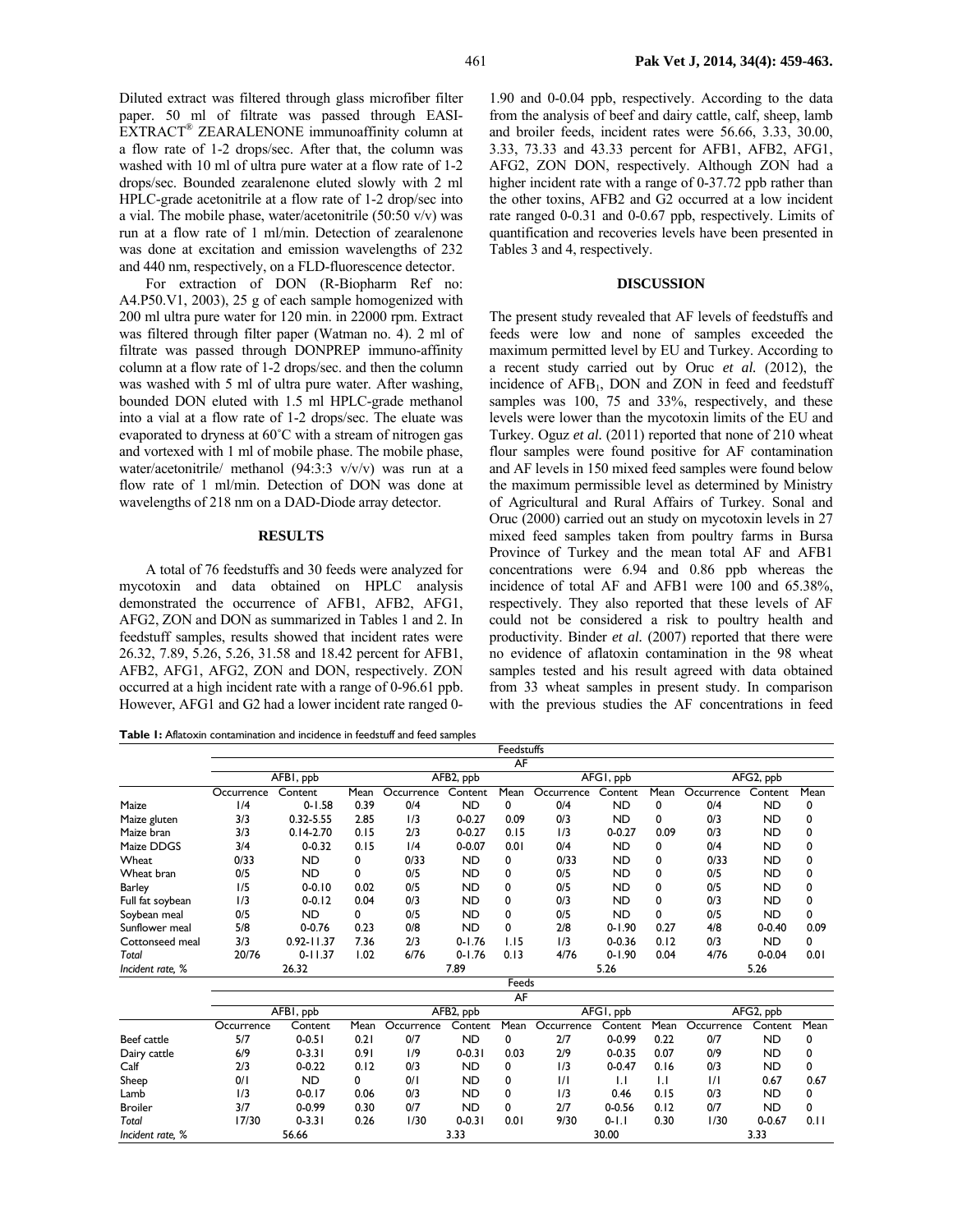| Table 2: Zearalenone and deoxynivalenol contamination and incidence in feedstuff and feed samples |  |  |
|---------------------------------------------------------------------------------------------------|--|--|
|---------------------------------------------------------------------------------------------------|--|--|

|                  | <b>Feedstuffs</b> |                 |       |            |                |         |  |  |  |
|------------------|-------------------|-----------------|-------|------------|----------------|---------|--|--|--|
|                  |                   | ZEA, ppb        |       |            | DON, ppb       |         |  |  |  |
|                  | Occurrence        | Content         | Mean  | Occurrence | Content        | Mean    |  |  |  |
| Maize            | 1/4               | $0 - 25.01$     | 6.25  | 3/4        | 0-283.66       | 122.34  |  |  |  |
| Maize gluten     | 2/3               | 10.48-27.64     | 12.70 | 1/4        | 0-4769.63      | 1589.87 |  |  |  |
| Maize bran       | 3/3               | $16.81 - 42.39$ | 25.51 | 2/3        | $0 - 1335.31$  | 641.23  |  |  |  |
| Maize DDGS       | 2/4               | $0-96.61$       | 35.85 | 4/4        | 115.05-3484.41 | 1816.47 |  |  |  |
| Wheat            | 6/33              | 0-38.32         | 4.31  | 1/33       | 0-1226.76      | 37.17   |  |  |  |
| Wheat bran       | 1/5               | $0 - 14.16$     | 2.83  | 0/5        | <b>ND</b>      | 0       |  |  |  |
| <b>Barley</b>    | 0/5               | <b>ND</b>       | 0     | 1/5        | 0-424.58       | 84.91   |  |  |  |
| Full fat soybean | 2/3               | $0 - 12.78$     | 7.68  | 0/3        | ND.            | 0       |  |  |  |
| Soybean meal     | 2/5               | $0 - 10.52$     | 4.15  | 0/5        | <b>ND</b>      | 0       |  |  |  |
| Sunflower meal   | 2/8               | $0 - 11.83$     | 2.77  | 2/8        | 0-2108.04      | 362.88  |  |  |  |
| Cottonseed meal  | 3/3               | $9.95 - 11.37$  | 10.71 | 0/3        | <b>ND</b>      | 0       |  |  |  |
| Total            | 24/76             | $0-96.61$       | 7.34  | 14/76      | 0-4769.63      | 423.17  |  |  |  |
| Incident rate, % |                   | 31.58           |       |            | 18.42          |         |  |  |  |
|                  |                   |                 |       | Feeds      |                |         |  |  |  |
|                  | Occurrence        | Content         | Mean  | Occurrence | Content        | Mean    |  |  |  |
| Beef cattle      | 4/7               | $0 - 37.41$     | 12.36 | 4/7        | 0-88.92        | 33.57   |  |  |  |
| Dairy cattle     | 6/9               | 0-37.72         | 12.12 | 6/9        | 0-486.20       | 130.94  |  |  |  |
| Calf             | 3/3               | 13.40-27.54     | 20.00 | 1/3        | $0 - 168.16$   | 56.05   |  |  |  |
| Sheep            | 1/1               | 16.97           | 16.97 | 1/1        | 67.66          | 67.66   |  |  |  |
| Lamb             | 2/3               | $0 - 12.11$     | 7.83  | 1/3        | 0-266.68       | 88.89   |  |  |  |
| <b>Broiler</b>   | 6/7               | 0-20.87         | 11.15 | 0/7        | <b>ND</b>      | 0       |  |  |  |
| Total            | 22/30             | 0-37.72         | 13.40 | 13/30      | 0-486.20       | 62.85   |  |  |  |
| Incident rate, % |                   | 73.33           |       |            | 43.33          |         |  |  |  |

**Table 3:** Limits of quantification (ppb) of method applied in feedstuffs and feed samples

|                  | Feedstuffs  |                  |             |                  |            |            |  |  |
|------------------|-------------|------------------|-------------|------------------|------------|------------|--|--|
|                  | <b>AFBI</b> | AFB <sub>2</sub> | <b>AFGI</b> | AFG <sub>2</sub> | <b>ZEA</b> | <b>DON</b> |  |  |
| Maize            | 0.2         | 0.1              | 0.3         | 0.5              | 15         | 250        |  |  |
| Maize gluten     | 0.2         | 0. I             | 0.3         | 0.5              | 15         | 250        |  |  |
| Maize bran       | 0.2         | 0. I             | 0.3         | 0.5              | 15         | 250        |  |  |
| Maize DDGS       | 0.2         | 0. I             | 0.3         | 0.5              | 15         | 250        |  |  |
| Wheat            | 0.2         | 0.1              | 0.3         | 0.5              | 15         | 250        |  |  |
| Wheat bran       | 0.2         | 0.1              | 0.3         | 0.5              | 15         | 250        |  |  |
| <b>Barley</b>    | 0.2         | 0.1              | 0.3         | 0.5              | 15         | 250        |  |  |
| Full fat soybean | 0.2         | 0.1              | 0.3         | 0.5              | 15         | 250        |  |  |
| Soybean meal     | 0.2         | 0.1              | 0.3         | 0.5              | 15         | 250        |  |  |
| Sunflower meal   | 0.2         | 0.1              | 0.3         | 0.5              | 15         | 250        |  |  |
| Cottonseed meal  | 0.2         | 0. I             | 0.3         | 0.5              | 15         | 250        |  |  |
|                  | Feeds       |                  |             |                  |            |            |  |  |
| Beef cattle      | 0.6         | 0.4              | 0.8         | 0.8              | 15         | 200        |  |  |
| Dairy cattle     | 0.6         | 0.4              | 0.8         | 0.8              | 15         | 200        |  |  |
| Calf             | 0.6         | 0.4              | 0.8         | 0.8              | 15         | 200        |  |  |
| Sheep            | 0.6         | 0.4              | 0.8         | 0.8              | 15         | 200        |  |  |
| Lamb             | 0.6         | 0.4              | 0.8         | 0.8              | 15         | 200        |  |  |
| <b>Broiler</b>   | 0.6         | 0.4              | 0.8         | 0.8              | 15         | 200        |  |  |

and feedstuff samples were below legal limits as in our study. In comparison of feedstuffs and feeds for AF incidence, it was observed that feeds had higher incidence rate rather than feedstuffs. Similarly, in a study carried out in Poland with 625 mixed feed and 1120 feedstuff samples, it was reported that feeds had more AF contamination than those of feedstuff samples (Juszkiewicz *et al.,* 1992).

The frequent contamination of grain with the Fusarium toxins, DON and ZON is an important issue in animal and human nutrition (Goyarts *et al.,* 2007). The Fusarium fungi are the most prevalent toxin-producing fungi of northern temperate regions and are commonly found on cereals grown in the temperate regions of America, Europe and Asia (Creppy, 2002). It was reported that ZON could play an indicator role in the contamination of other Fusarium toxins (Kutay, 2003). Therefore, it would be meaningful to discuss ZON together with DON. Although many studies have focused on aflatoxicosis in Turkey, few have examined the impact of Fusarium toxins (Ozpinar *et al.,* 2001). In this study, 24 and 14 samples of feedstuffs and 22 and 13 samples of feeds had ZON and DON contamination, respectively. Incidence rates of ZON and DON were 31.58 and 18.42% in feedstuffs and 73.33 and 43.33% in feed samples, respectively. In 40 maize samples, Chilaka *et al.* (2012) reported that the contamination level of ZON as determined by HPLC were 0-135 ppb and occurred at a high incidence rate of 90%. Pleadin *et al.* (2013) investigated ZON and DON levels in 63 maize, 51 wheat, 34 barley and 34 oats samples and percentage of positive samples were 78, 69, 9 and 6 for ZON, 71, 65, 53 and 21 for DON, respectively. Minimum and maximum levels for ZON were 10-611 (mean 187), 7-107 (mean 56), 5-68 (mean 32) and 4-43 ppb (mean 44 ppb), and for DON were 215-2942 (mean 1565), 115-278 (mean 223), 74-228 (mean 342) and 34-201 ppb (mean 145 ppb), respectively. They also reported that maize was the most contaminated cereal and the mean concentrations of ZON and DON found maize were significantly higher than those found in other samples. In contrary, the range of ZON and DON concentration in maize samples were 0-25.01 (mean 6.25) and 0-283.66 ppb (mean 122.34 ppb), respectively in our study. Furthermore, maize products (gluten, bran and DDGS) had higher mean ZON and DON concentrations rather than the other feedstuffs in our study. In a survey study on 1507 samples sourced from European and Mediterranean markets, Binder *et al.* (2007) reported that mean and maximum levels of ZON were 180 and 970 ppb for Northern Europe, 273 and 1392 ppb for Central Europe, 174 and 2348 ppb for Southern Europe + Mediterranean samples. For DON, mean and maximum levels were 559 and 5510 ppb for Northern Europe, 571 and 8020 ppb for Central Europe, 304 and 3036 ppb for Southern Europe + Mediterranean samples. In Croatia, a total of 465 grains and animal feed samples were tested and the overall incidence of DON was 41.2% and the percentage of samples positive for DON varied up to 71.4% (Sokolovic and Simpraga, 2006). Kutay (2003) reported that DON concentrations of 91 feedstuff samples of wheat, maize, barley, oat, soybean meal, sunflower meal and 30 feed samples were analyzed and all samples, except oat and sunflower meal, had DON contamination in range of 200-6200 ppb. In our study,